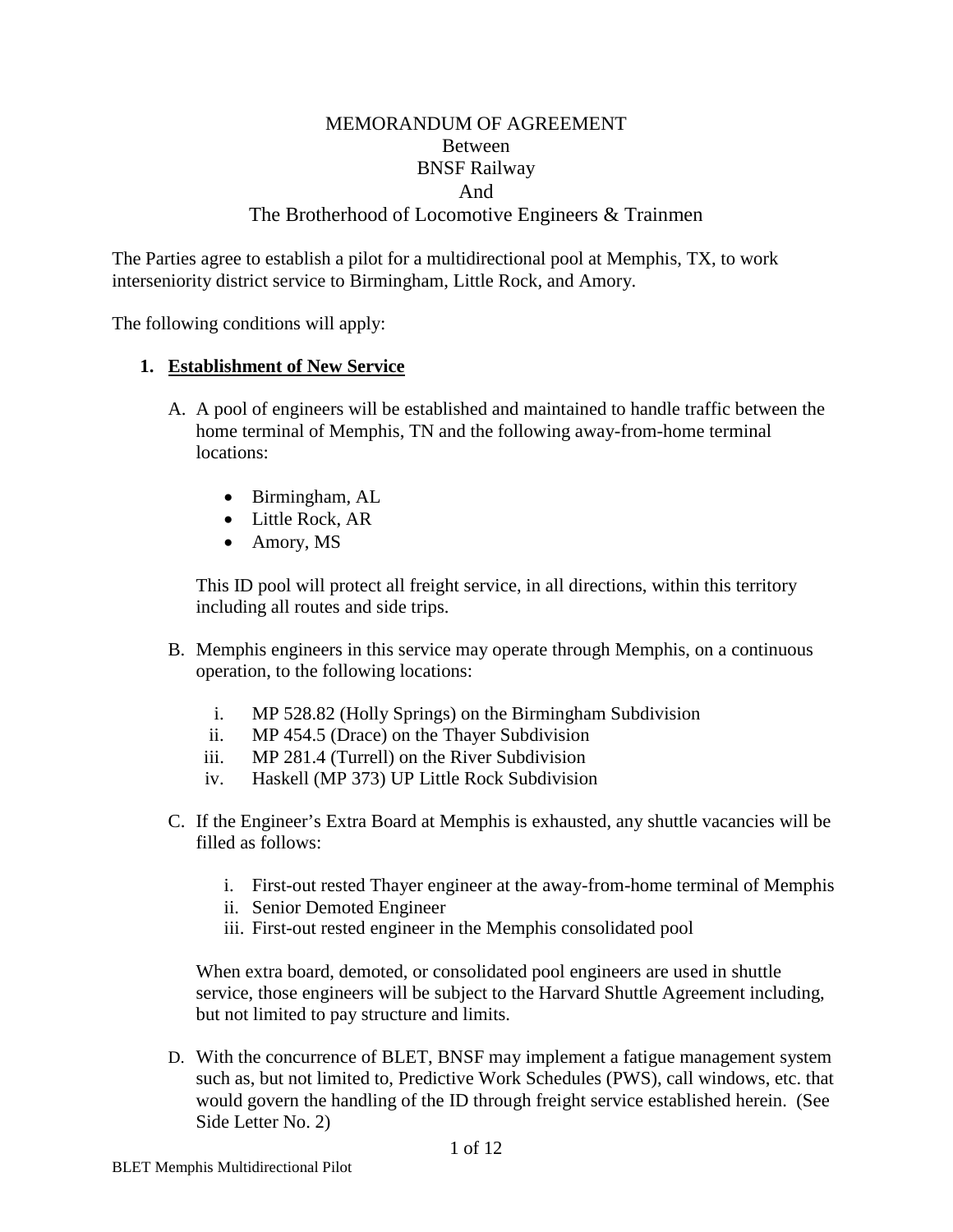E. This pool will operate under SLSF Agreement rules.

#### 2. Through Freight Service

- A. Except as otherwise provided in this agreement, engineers will be called first-in, firstout at each terminal provided that the first-out engineer has had rest under the Hours of Service Act. Should there be no engineers who are rested, then an extra engineer may be called to operate for one round trip under the provisions of this agreement.
- B. Memphis engineers working under the terms of this Agreement will be positioned at the home terminal based upon their tie-up times.
- C. Memphis engineers working under the terms of this Agreement will be positioned at the away-from-home terminals based upon home-on-duty times.
- D. When two pool engineers are to be called out of the away-from-home terminal for the same train (one to work and one to deadhead) if one of the engineers is not rested and the other one is rested, the rested engineer will work the train and the unrested engineer will deadhead. Otherwise, applicable SLSF BLET apply.
- E. Memphis engineers called in this service will not be tied up between designated terminals, except when their movement is prevented (e.g., derailment of their trains), or their route to destination is obstructed or impassable (e.g., wrecks or washouts).
- F. Engineers in this service may be deadheaded via van or train, unless emergency conditions warrant another mode of transportation.

NOTE: Emergency conditions includes acts of God, wrecks, washouts, derailments, fires, floods and mudslides which interferes with the operation of trains.

- G. In the event there are two or more trains called with the same on-duty time, the firstout engineer will get their choice of assignment, then the second out engineer, etc.
- H. An engineer turned back to the home terminal short of the distant terminal for any reason will be paid a one-way trip rate of applicable route (subject to all future GWI and COLA) with overtime commencing after eight (8) hours (regardless of miles run).

#### 3. Extra Board

A new Engineer's Guaranteed Extra Board will be created at Memphis that will cover all engineer vacancies in accordance with SLSF Schedule rules. If the Engineer's Guaranteed Extra Board is exhausted, the vacancy will be filled in accordance with SLSF Schedule rules without any restrictions as a result of seniority district boundaries.

Note: See Attachment A to this Agreement.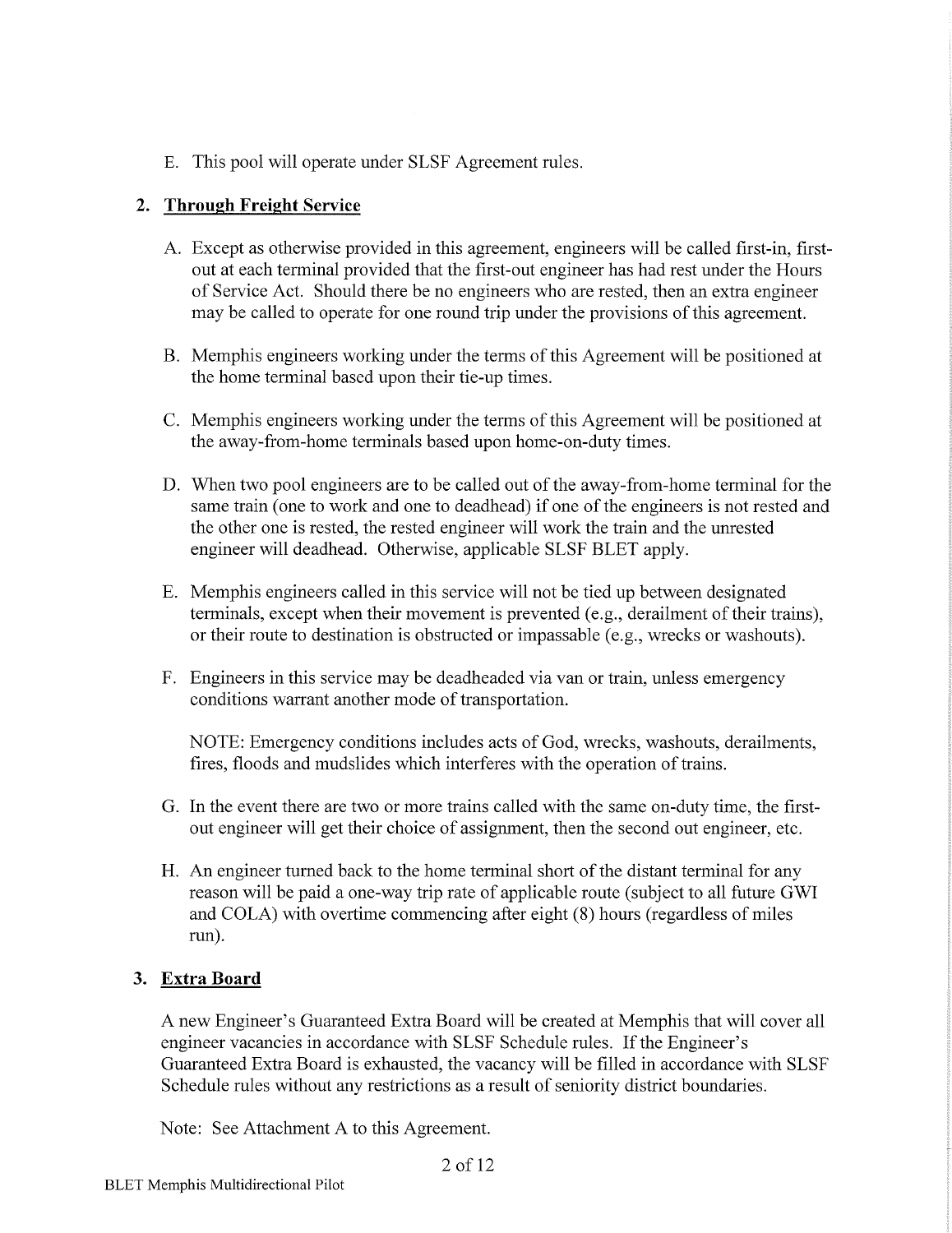#### 4. Hours of Service Relief

- A. Short Turnaround Service (STAS), in all directions will be performed under Article 5 Section G (4) and the 2005 Letter of Understanding regarding short turnaround service
- B The Memphis extra board will be the primary source of supply for this service and if the extra board is exhausted, the following fill steps will be used:

#### i. UTF Pool or First-In, First-Out Pool:

Crews used to perform turnaround service will be paid a one way trip rate of the route traversed with overtime commencing after eight (8) hours (regardless of miles run).

NOTE: If more than one route is traversed, the engineer will get the trip rate of the longest route traversed with overtime after eight (8) hours (regardless of miles run).

#### ii. PWS Pool:

If a PWS engineer is used in this manner, he/she will be paid a round trip at the rate of their last working trip. These engineers will not be subject to call until their next PWS call window.

- C. In the event there are no trains available when a PWS crew reports for duty, BNSF may use these crews for short turnaround service when extra board and UTF engineers are available.
- D. This does not eliminate or modify any "not called" claim from a pool or extra employee who should have been used when a crew performing short turnaround service is used in violation of the short turnaround restrictions contained in Article 5 Section G (4) of the SLSF Engineer's Schedule.
- E. If the engineer is tied up at the home terminal, they will be placed to the bottom of home terminal board based on their tie-up time.
- F. If the engineer is tied-up at the away-from-home terminal they will be placed first out (available after rested). An engineer who is used for STAS and tied-up at the awayfrom-home terminal will not be called for a subsequent STAS unless there are no other rested crews at the AFHT. If this occurs, the engineer will be deadheaded home after the conclusion of the second STAS service.
- G. This does not preclude BNSF from using its already established right under existing agreements, to use yard, shuttle or extra board engineer to perform such work.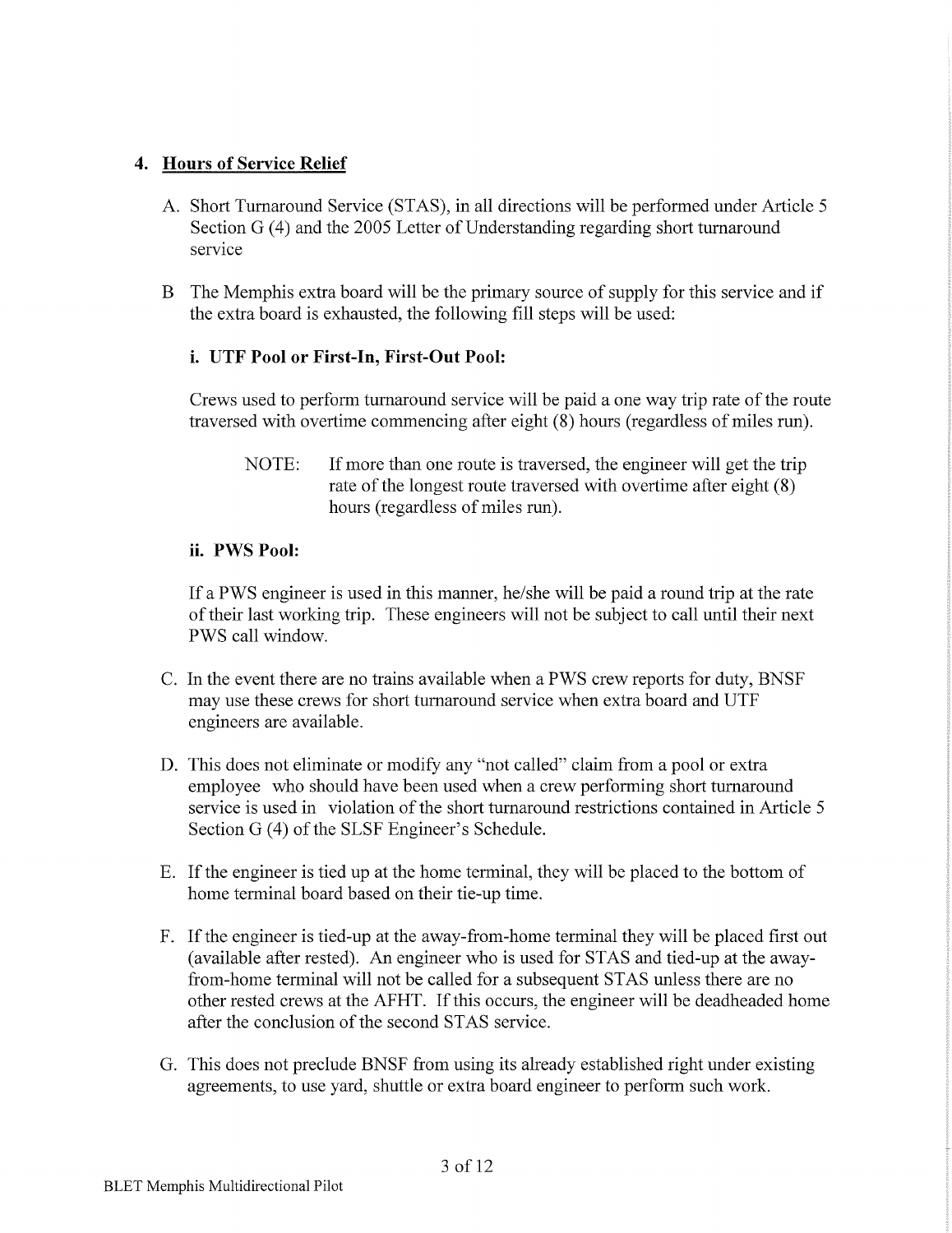H. Nothing contained in this agreement is intended to prohibit these ID pool engineers from being used on trains that traverse only part of the specified territory, provided engineers are then handled forward to the opposite terminal, or paid as if they had been. Likewise, nothing in this agreement is intended to prohibit these engineers from combining trains or exchanging trains with other engineers destined to the same terminal.

## 5. Called and Released

- A. When an engineer in this unassigned pool is called and released at any point after being called for service such engineer will be paid a one-way trip rate of the trip for which called and stand last out on the board.
- B. If an engineer is called and released at the away-from-home terminal, either before or after time of going on duty, they will be paid a basic day and stand first out on the board. If rest is required, the engineer may be runaround without penalty until legally rested.
	- NOTE: An engineer called and released at the away-from-home terminal will continue to be on held-away from the engineer's prior tie-up time until the engineer is called to perform service to the home terminal.

## 6. Vacancies and Lay Offs

- A. When engineers in this pool layoff and thereby create a temporary vacancy, their turn will be removed from the board. When the engineer returns from layoff, their turn will be placed at the bottom of the working board.
	- NOTE: Layoffs resulting in permanent vacancies as defined by applicable CBAs (i.e., vacations of 7 days or more) will continue to be handled by the terms outlined in those CBAs.
- B. Temporary vacancies in this pool shall be protected by the next following rested pool turn. If there are no available rested pool turns available, BNSF will call an extra board engineer on a "cut in" turn that will operate for one round trip and then be removed from the pool upon tie-up at the home terminal.
- C. If the extra board is exhausted, vacancies will be filled consist with the applicable agreement.

## 7. Pool Regulation

A. The number of PWS turns in these pools will be determined by BNSF (following consultation with the designated BLET representative) prior to the start of the bulletin period for the PWS schedules.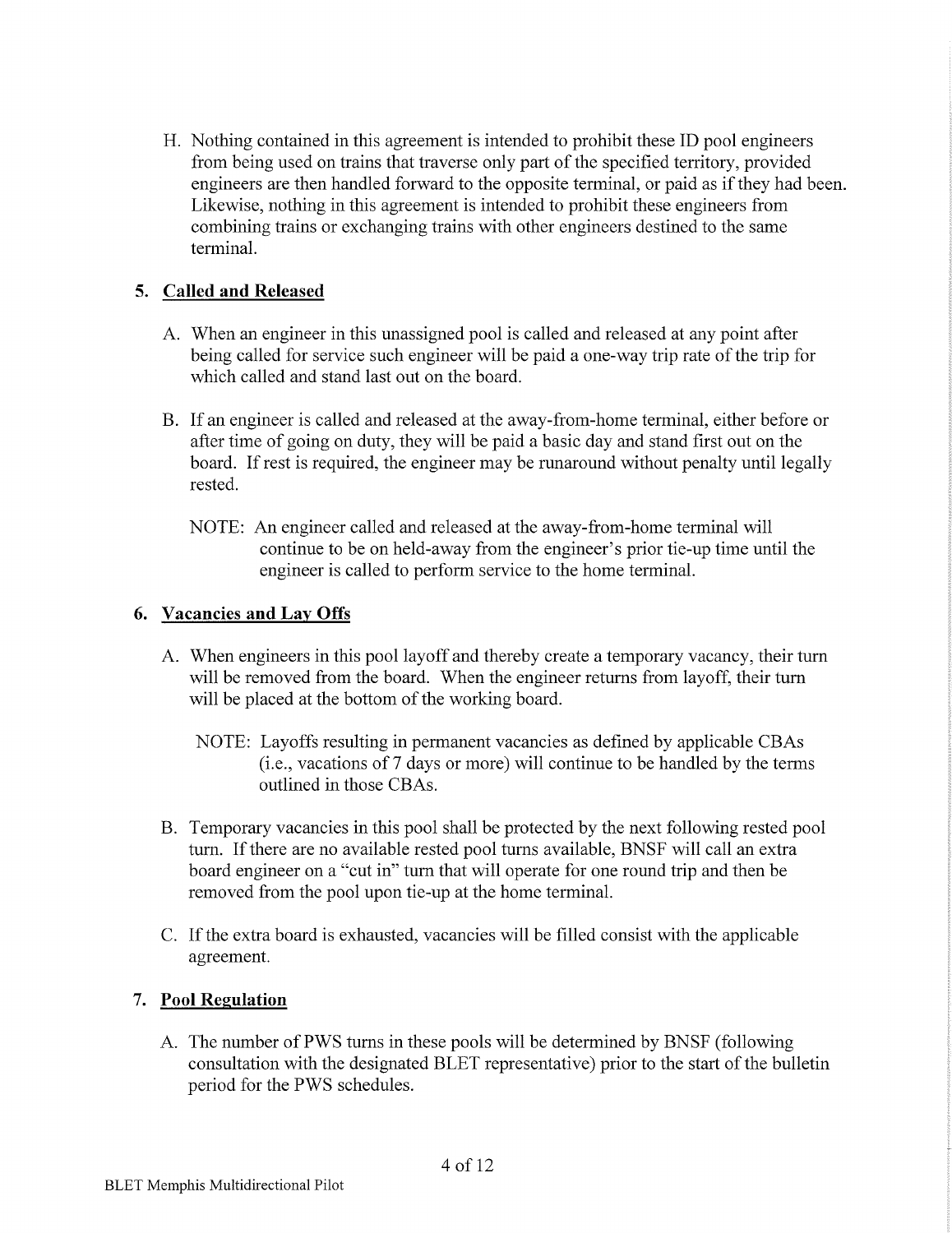- B. Unless otherwise agreed to, this pool will continue to be regulated under current mileage agreements, with adjustments being made to the UTF portion of the pool.
	- Note: The Parties will work together to ensure proper pool regulation, taking into consideration earnings and adequate time off.

#### 8. Compensation

A. Engineers in will be compensated the following trip rates:

Engineers

|                                              | Straight | Flip     |
|----------------------------------------------|----------|----------|
| Memphis-Amory:                               | \$296.01 | \$529.91 |
| Memphis-Little Rock Version A:               | \$319.61 | \$746.90 |
| Memphis-Little Rock Version B (White Bluff): | \$636.38 | N/A      |
| Memphis-Little Rock Version C (Dexter):      | \$835.36 | N/A      |
| Memphis-Birmingham:                          | \$472.81 | \$965.32 |

- Note  $1$ : These trip rates will remain subject to all future GWIs and COLAs.
- Note  $2$ : All overtime thresholds will remain subject to the "overtime" extension" component of the trip rate.
- B. Engineers who are used to traverse through Memphis without release, as described in Paragraph 1(B) will be compensated the following trip rates, however, there will be no extension of the current overtime thresholds unless noted below:
	- $\mathbf{i}$ . If more than 294 miles are traversed while performing service under the Memphis-Little Rock Version (C) route above, engineers will be paid any additional miles run in addition to the trip rate. Engineers will claim those miles using CA Code MS.

#### Engineers

|                                              | Straight  | Flip      |
|----------------------------------------------|-----------|-----------|
| Memphis-Amory:                               | \$489.73  | \$723.63  |
| Memphis-Little Rock Version A:               | \$513.33  | \$940.62  |
| Memphis-Little Rock Version B (White Bluff): | \$830.10  | N/A       |
| Memphis-Little Rock Version C (Dexter):      | \$1029.08 | N/A       |
| Memphis-Birmingham:                          | \$667.07  | \$1156.97 |

Note  $1:$ These trip rates will remain subject to all future GWIs and COLAs.

#### Note  $2$ : All overtime thresholds will remain subject to the "overtime" extension" component of the trip rate.

C. Engineers in this pool who perform shuttle service in accordance with  $1(C)$  above will be compensated the corresponding BN Shuttle rate of pay for that service.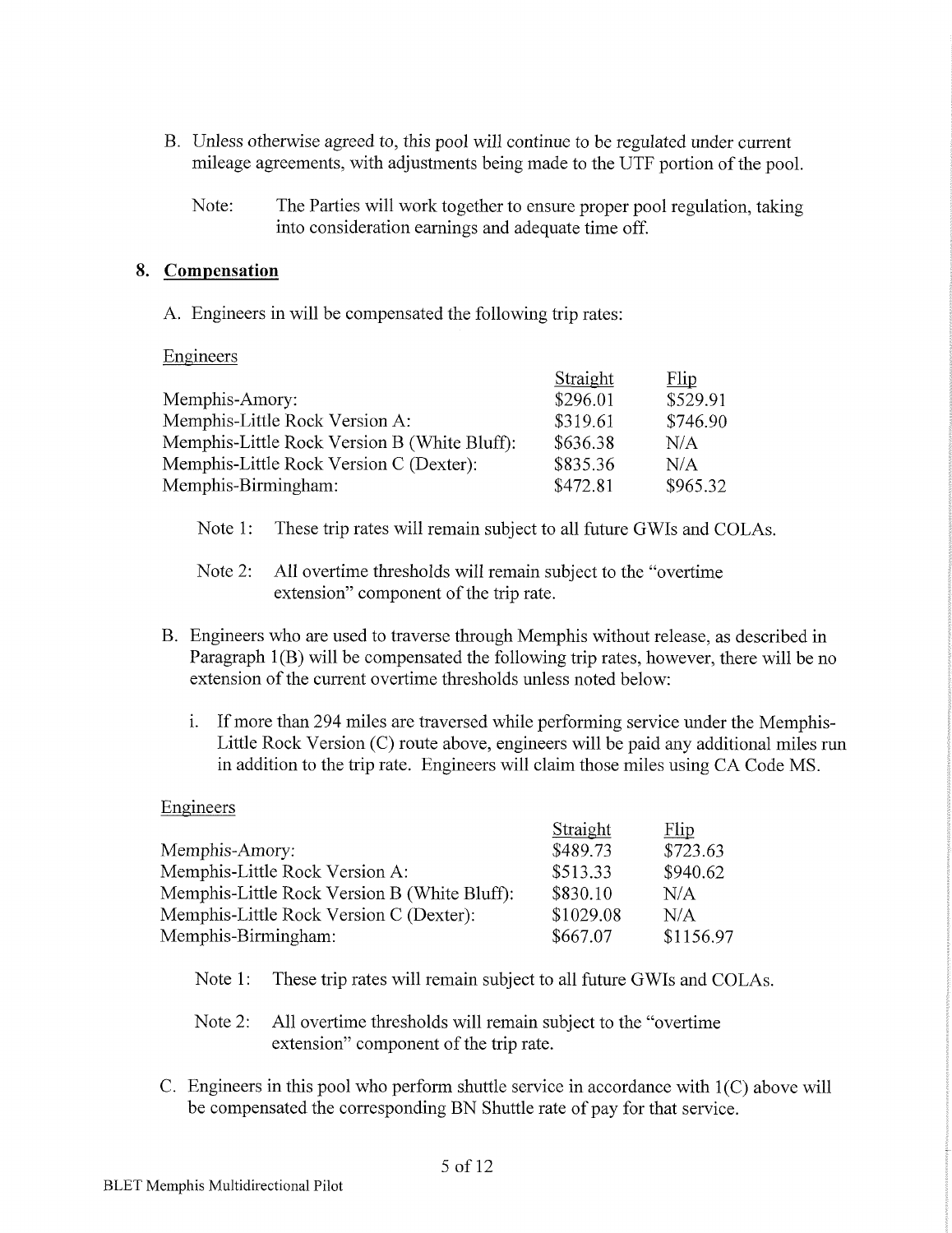Note: These trip rates will remain subject to all future GWIs and COLAs.

- D. Any pool engineers used in HOSR or STAS will be compensated in accordance with the 2005 Letter of Understanding.
- E. Engineers in this pool will be afforded continuous held-away after 16 hours at the away-from-home terminals.
- F. Engineers will be compensated for any side trips or lapbacks not included in the trip rates in accordance with SLSF Schedule Rules.
- G. Engineers required to deadhead in excess of 8 hours on duty will be allowed the trip rate plus actual time consumed in the deadhead over 8 hours (at the pro rata rate), in accordance with the BLET 1986 National Agreement, Article VI.

# 9. Familiarization

- A. For the initial 90 days of operation, any required familiarization trips will be compensated at the engineer trip rate of the assignment for which called to familiarize. After being compensated for familiarization trips at Memphis, an engineer must work a road assignment at the Memphis source of supply for 30 days, unless they are unable to hold a road assignment at the Memphis source of supply.
- B. Following the initial 90 days, any engineer who is force assigned to the consolidated pool or extra board at Memphis will be afforded paid familiarization at the trip rate. Any engineer voluntarily placing to Memphis will be paid familiarization at the engineer's guarantee rate of pay.

## 10. Meal period

A. In order to expedite the movement of trains operating under this Agreement, engineers will not stop their train to eat. All meal allowances are included in the trip rates, so no additional compensation due for a meal en route.

NOTE: This does not preclude an engineer from seeking food items at retail locations in close proximity to where they may be standing awaiting other rail traffic, or for unforeseen reasons, so long as this does not create undue delay to the operation. It is understood that the engineers will be required to obtain permission from the Dispatcher prior to leaving the train to obtain food. Should this request be denied, no penalty is due.

## 11. Lodging and AFHT Meals

A. Suitable lodging shall be provided for ID pool engineers tied up at their away-fromhome terminals.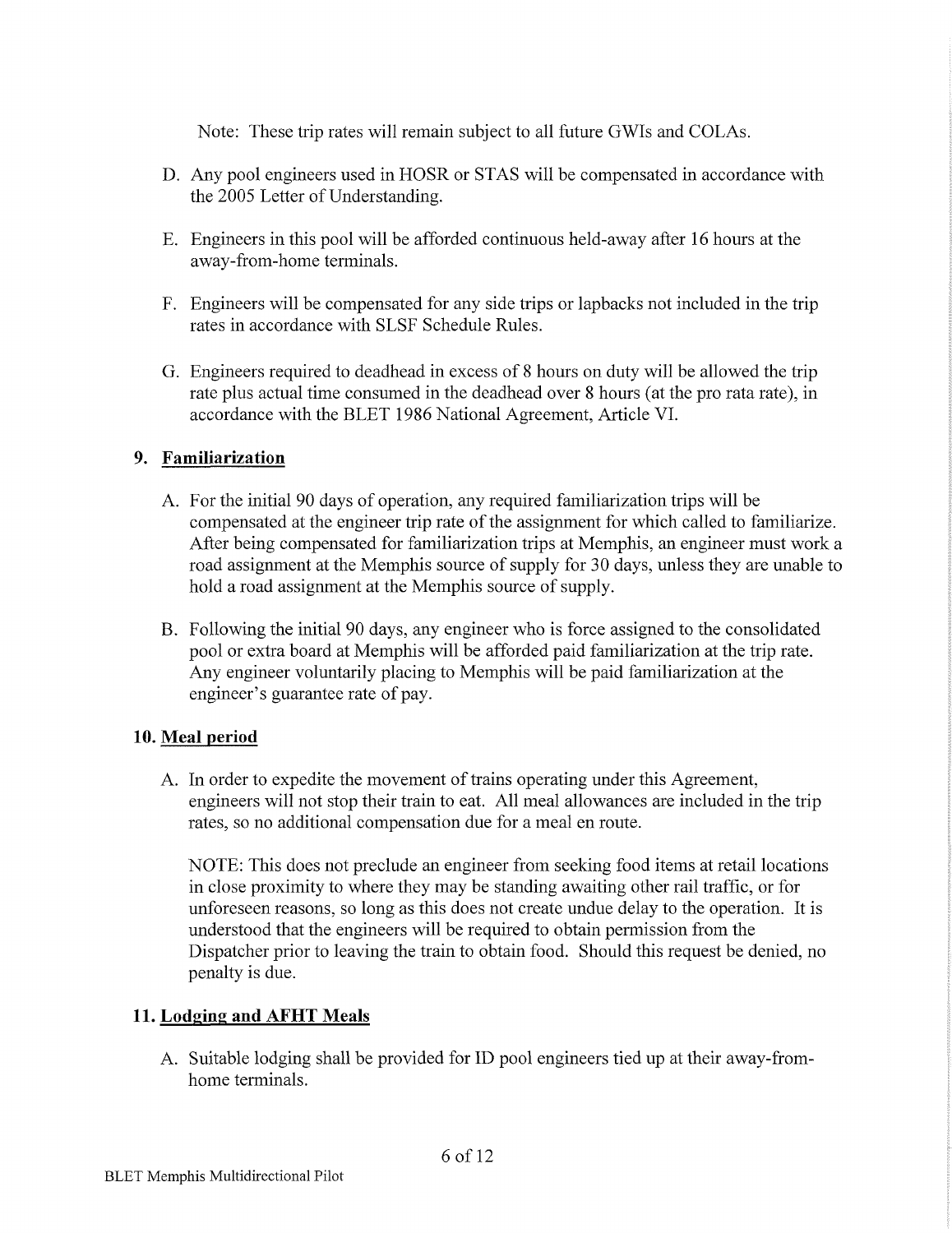B. ID pool engineers who are performing this ID pool service will be allowed payment for meals at the away-from-home terminal in accordance with national agreement provisions, as amended.

# 12. Equity

A. Handling of equity is addressed in Side Letter #1 appended hereto.

## 13. Protection

Any engineer adversely affected as a result of the application of this agreement shall receive the protection afforded under Article IX, Section 7 of Arbitration Award No. 458 dated May 19, 1986.

## 14. Modification Clause

Except as specifically provided herein, nothing contained herein shall be construed as modifying, amending or superseding any of the provisions of agreements or schedule rules as implemented between BNSF and BLET.

This agreement shall take effect on  $\frac{1}{2}$   $\frac{1}{20}$ , 2018 and shall remain in effect for a minimum of 120 days. After the initial 120 days, either Party may cancel this pilot by giving 15 days' advanced written notice to the other Party. The Parties agree to discuss this pilot every 30 days for the duration of the pilot.

For BNSF Railway Company:

For BLET:

M.H. Siegeld, Jr. AVP, Labor Relations

(Renner

J. Thurman General Chairman, BLET

M. Beaslev Coke Vorkforce Operational Changes General Director

J.M. Murphy

Director, Workfore Operational Changes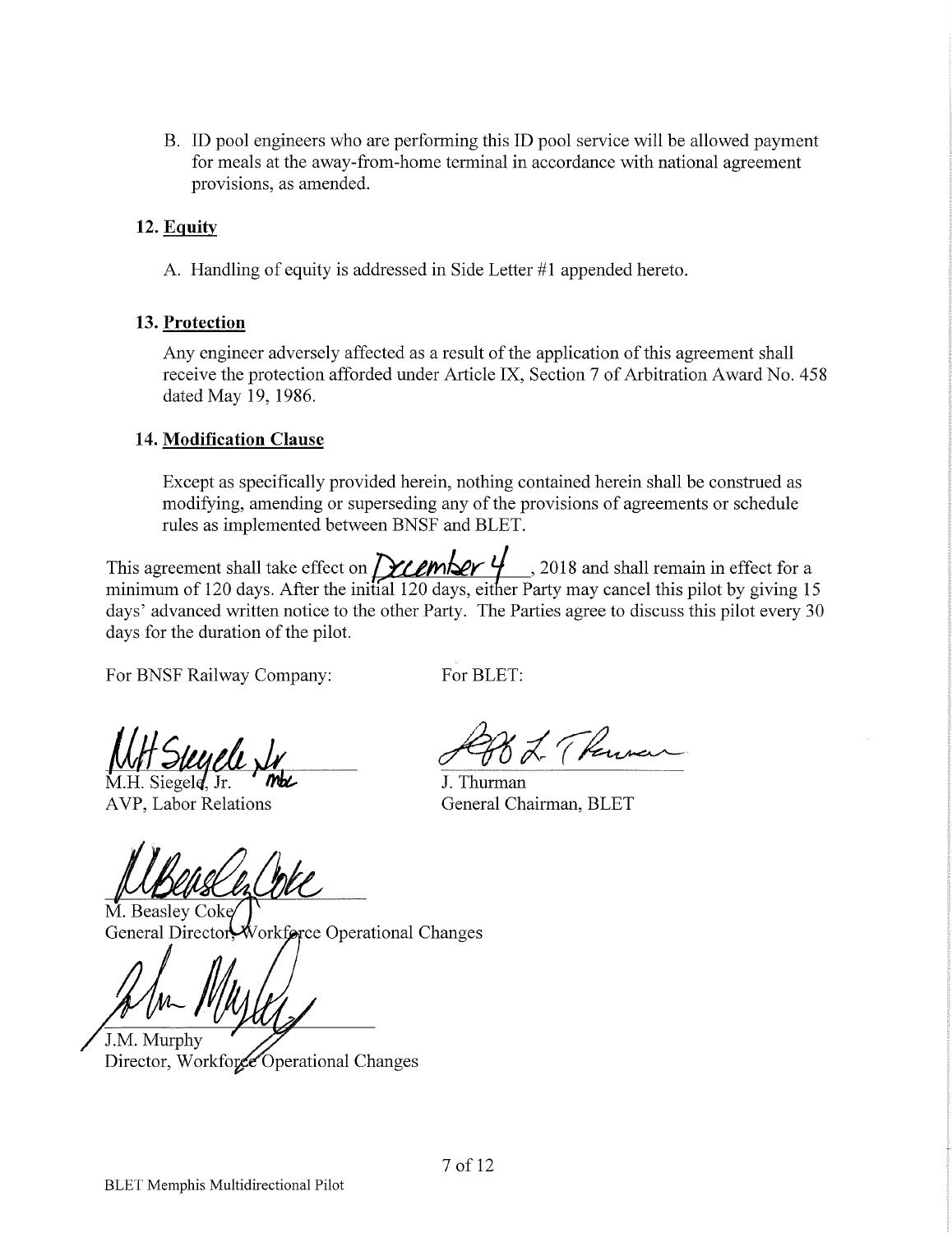#### Side Letter No. 1 - Equity

Where equity management exists, the pool will be governed utilizing the "pure pull" equity arrangement:

- 1. At each terminal, a crew board having a "primary" and "secondary" list will be maintained in the manner described below:
	- a. The "primary" list at each terminal will be the list from which pool crews will be called in turn, to work or deadhead to the other terminal (except as provided in Section  $1(i)$  and  $1(i)$  below).
	- b. The "secondary" list will be a list of pool crews who are at their home terminal and have not been advanced to the "primary" list pursuant to the provisions of Section  $1(f)$ .
	- c. Each pool crew arriving at their home terminal will be placed at the bottom of the "secondary" list except when entitled to restoration of turn.
	- d. Each pool crew arriving at their "away-from-home" terminal will be placed at the bottom of the "primary" list except when entitled to restoration of turn.
	- e. Each "primary" list will have a "quota" which will be established in the following manner: Initially the designated BNSF Officer and the Local Chairmen (or their designees) will coordinate to specify the number of crews which should normally be on the "primary" list.

NOTE: This quota will include only the number of crews that should be on the "primary" list at any given time and shall not include crews on line-of-road or crews at the away-fromhome terminal.

f. Once the "primary" count for a specific home terminal is below the designated "quota", a home terminal pool crew on the "secondary" list will be moved to the bottom of the "primary" list.

#### **EXAMPLE #1:**

At Terminal "A", there are twenty pool crews assigned. The number of pool crews designated for the "primary" list (the quota) is five and there are five pool crews with Home Terminal "A" on the "primary" list.

Once a home-terminal crew is called on duty, the first out pool crew on the "secondary" list would be immediately moved to the bottom of the "primary" list since, if this were not done,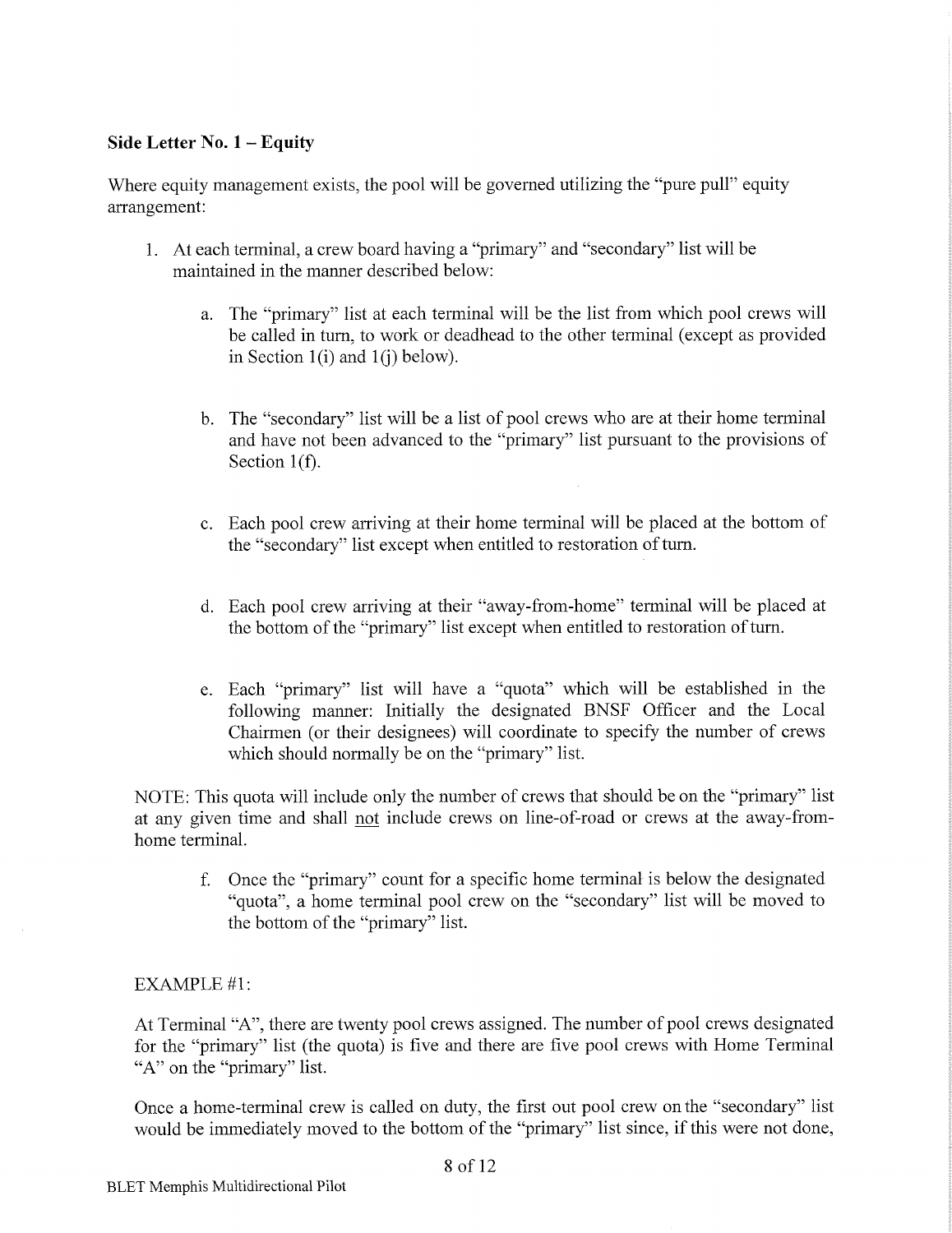there would be only four home terminal pool crews in "primary" status which would not fulfill the quota.

#### **EXAMPLE #2:**

The same scenario as Example #1 except the quota has been reduced from five to four. In this case, in order to achieve the new quota of four, a home terminal crew is not moved from the "secondary" list to the "primary" list when a home-terminal crew is called.

#### $EXAMPLE#3:$

The same scenario as Example #1 except the quota has been increased from five to six. In this case, in order to achieve the new quota of 6, a home-terminal crew is immediately moved from the "secondary" list to the "primary" list without waiting for a home-terminal crew to be called.

g. The designated BNSF Officer and Local Chairmen (or their designees) will review the starts attributable to each terminal at least once each week and make arrangements for equalization.

NOTE: It is understood that these reviews and adjustments may, by necessity, need to occur more often than once per week.

- h. The maximum number of pool crews (i.e., "quota") that will be on the "primary" lists at both Terminals will be initially determined and later changed (from time to time as service requirements and crew availability changes) through negotiations between proper BNSF Officers and the Local Chairman or their designated representatives. This quota may be different at each terminal.
- i. Pool crews may be called to deadhead "out of turn" from the away-from-home terminal, at any time after arrival, regardless of their standing in relation to home terminal pool crews and the normal pool rotation, except that pool crews must be called first-in/first-out in relation to other ID pool crews with the same home terminal.
- j. Pool crews may be called to deadhead out of the home terminal "out of turn", regardless of their standing in relation to away-from-home terminal pool crews and the normal pool rotation, except that pool crews must be called firstin/first-out in relation to other ID pool crews with the same home terminal.
- 2. Total trip miles, both working and deadheading, will be treated as equals in the equalization.
- 3. If a deficit occurs as a result of one crew base not protecting their equity (e.g., excessive layoffs), the mileage will be forfeited. Before any forfeiture occurs, the parties will meet and discuss.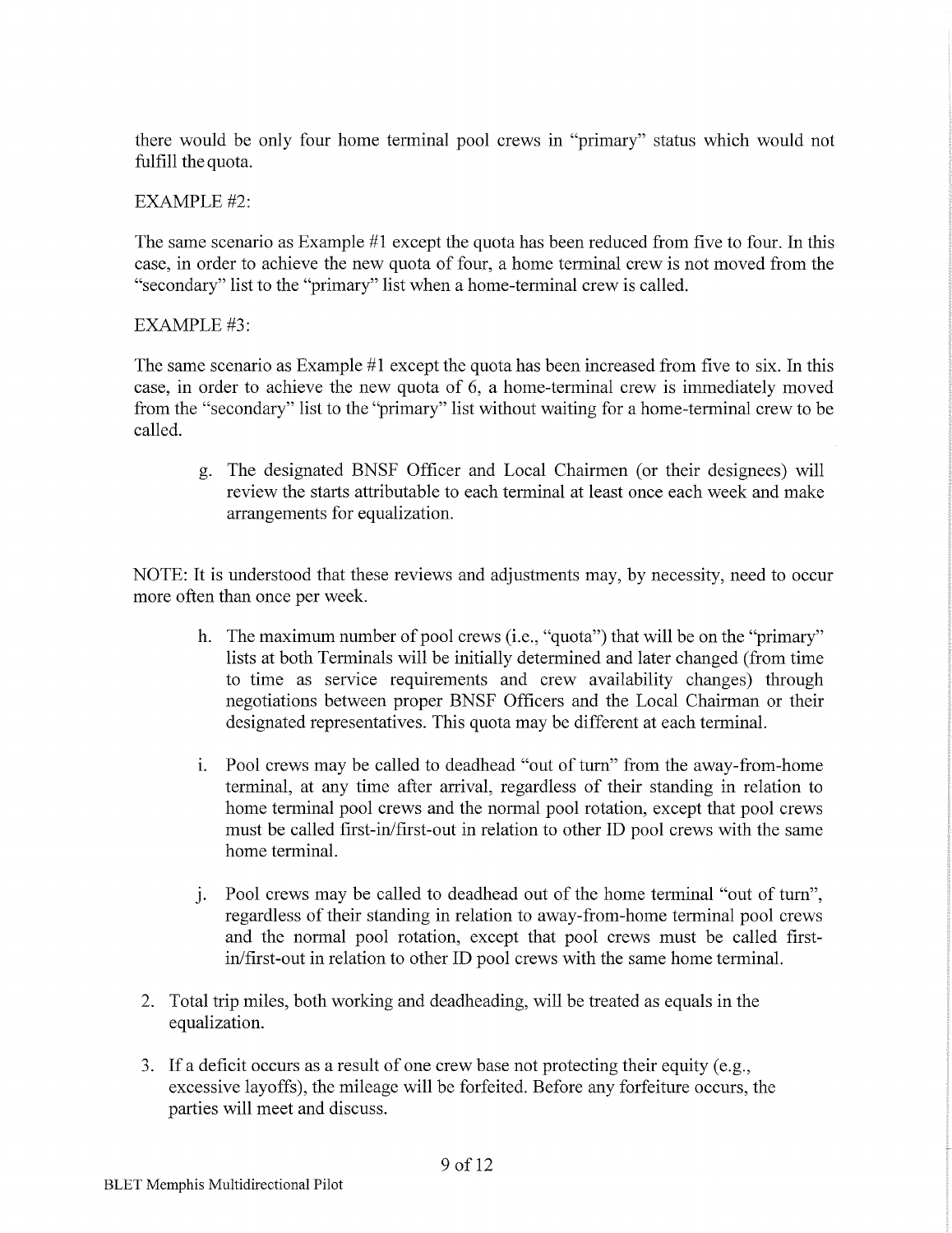#### Side Letter No.  $2$  – Fatigue Mitigation

Unless otherwise agreed to, the following fatigue mitigation systems may apply:

## A. Predictive Work System (Optional):

Some percentage of the total turns needed to protect service in this multidirectional pool may be under a Predictive Work Schedule (PWS). The exact number of PWS turns will be determined by BNSF after consultation with the designated BLET representative, and may change to reflect traffic conditions.

ri. Approximately half of the PWS turns identified in Section  $3(A)(i)$  may be

- i. Approximately half of the PWS turns identified in Section  $3(A)(i)$  may be designated as "adjustment turns".
	- NOTE: Adjustment turns will be removed or added on the agreed upon board adjustment day to reflect a change in traffic conditions. The bulletin for the PWS pool will specify which turns are adjustment turns.
- ii. PWS engineers will be provided a schedule of their on-duty times for 8-12 weeks in advance, unless otherwise agreed to. BNSF retains the right to call the PWS engineer to report for service up to two (2) hours prior to their scheduled on-duty time or two (2) hours after their scheduled on-duty time. If the PWS engineer receives no call from BNSF, they are to report for duty at the end of this four (4) hour window.
	- PWS Engineer Jones has a scheduled on duty time at 1500 hours on Example: August 1, 2017. PWS Engineer Jones is responsible for protecting any calls for service with an on-duty time between 1300 and 1700 hours.

If no call for service is received, PWS Engineer Jones is required to report for duty at 1700 hours on August 1, 2017.

- iii. These engineers will not be subject to call until their next PWS on-duty window, except for in emergency.
	- a. In case of emergency or obstructions (which includes acts of God, wrecks, washouts, derailments, fires, floods, and mudslides which interfere with the operation of trains), the Division General Manager (or their designee, i.e. Superintendent or Terminal Manager) will immediately notify all relevant parties that an emergency has affected the PWS assignments. BNSF will notify those immediately affected and discuss with the relevant parties that adjustments will need to be initiated to suspend PWS turns until service is restored and PWS can be reinitiated.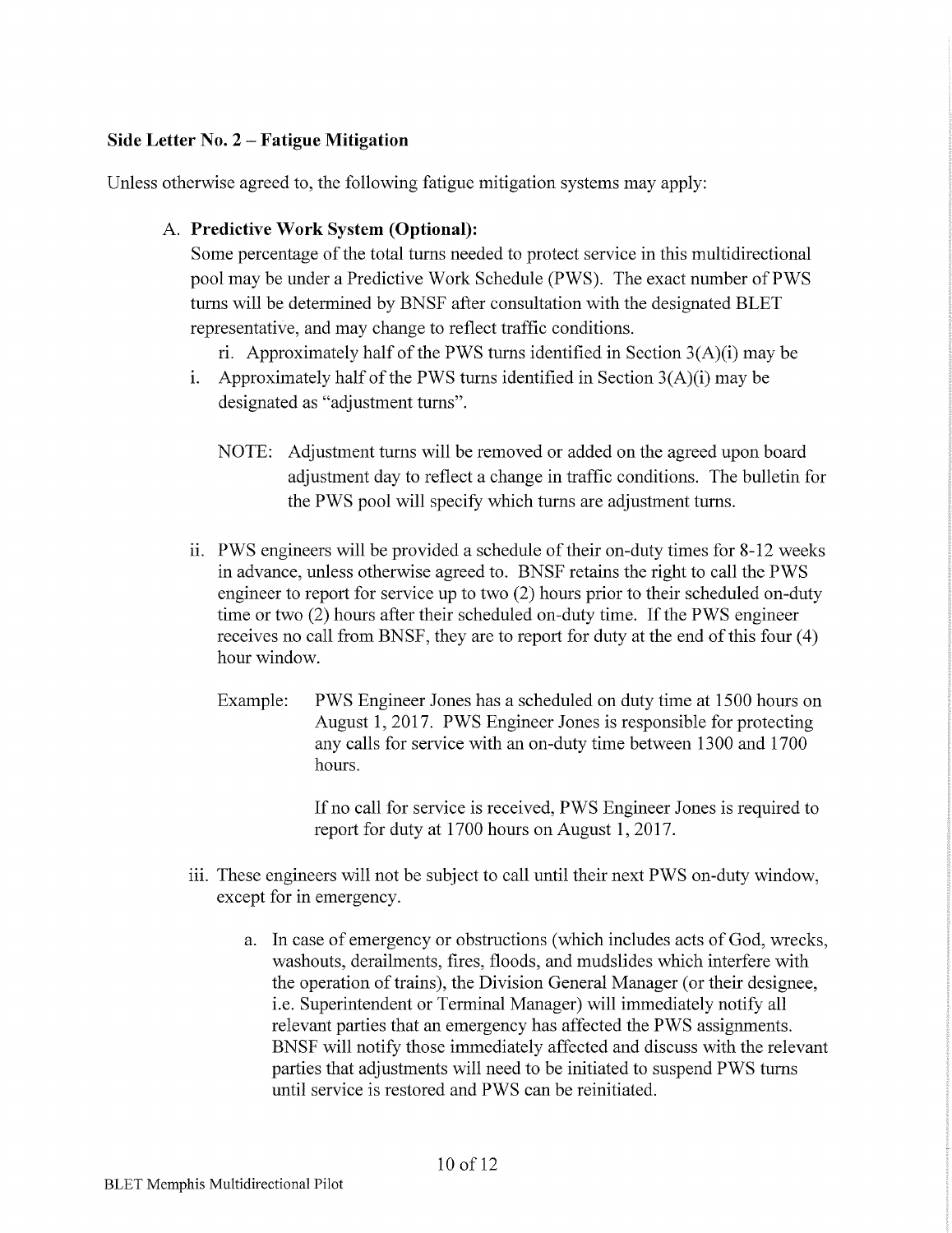- iv. When displacing to PWS service, the displacing engineer must displace the junior engineer in PWS service.
	- NOTE: This provision does not affect or limit agreement provisions related to the filling of permanent engineer vacancies. Demoted engineers will still be required to fulfill promotional obligations in accordance with existing agreements.
- v. Engineers are required to work at least one compensated trip prior to being allowed to bid off. The vacated position will be filled by the engineer bid system using the applicable pool board.
- vi. Engineers assigned to PWS turns may not bid to other PWS turns.
- vii. A PWS engineer can bid out of the PWS service and later bid back into the PWS service to fill subsequent vacancies.
- viii. During the course of this pilot, it is understood there will be no force assignments to a bulletined PWS pool turn. Any bulletined PWS pool turn not filled will be placed in unassigned through freight (UTF) service.

# B. Earned Rest for Unassigned Through Freight (UTF) Service (Optional)

- i. An engineer who accumulates four (4) consecutive starts (including deadheads) will be afforded the option to book either twenty-four (24) or forty-eight (48) hours of rest.
- NOTE 1: It is understood that if the engineer is at the away-from-home terminal following their fourth  $(4<sup>th</sup>)$  start then they will be afforded the option of twenty-four (24) or forty-eight (48) hours of rest at the home terminal after their fifth  $(5<sup>th</sup>)$  start. Flip trips count as one (1) start.
- NOTE 2: Any engineer who chooses not to book extra rest will not be afforded the opportunity again until an addition four (4) consecutive starts have been accumulated (i.e., 8, 12, etc.).
- NOTE 3: Any layoff event, paid or unpaid, that takes place will result in the engineer's start count being reset to zero  $(0)$ . For purposes of this rest option only, having over twenty-four (24) hours off between starts will not reset the count.
- C. If either Party wishes to change/cancel the fatigue mitigation system applying to this pool, they may serve a ten (10) day notice upon the other. It is understood the Parties will meet prior to any changes taking effect.